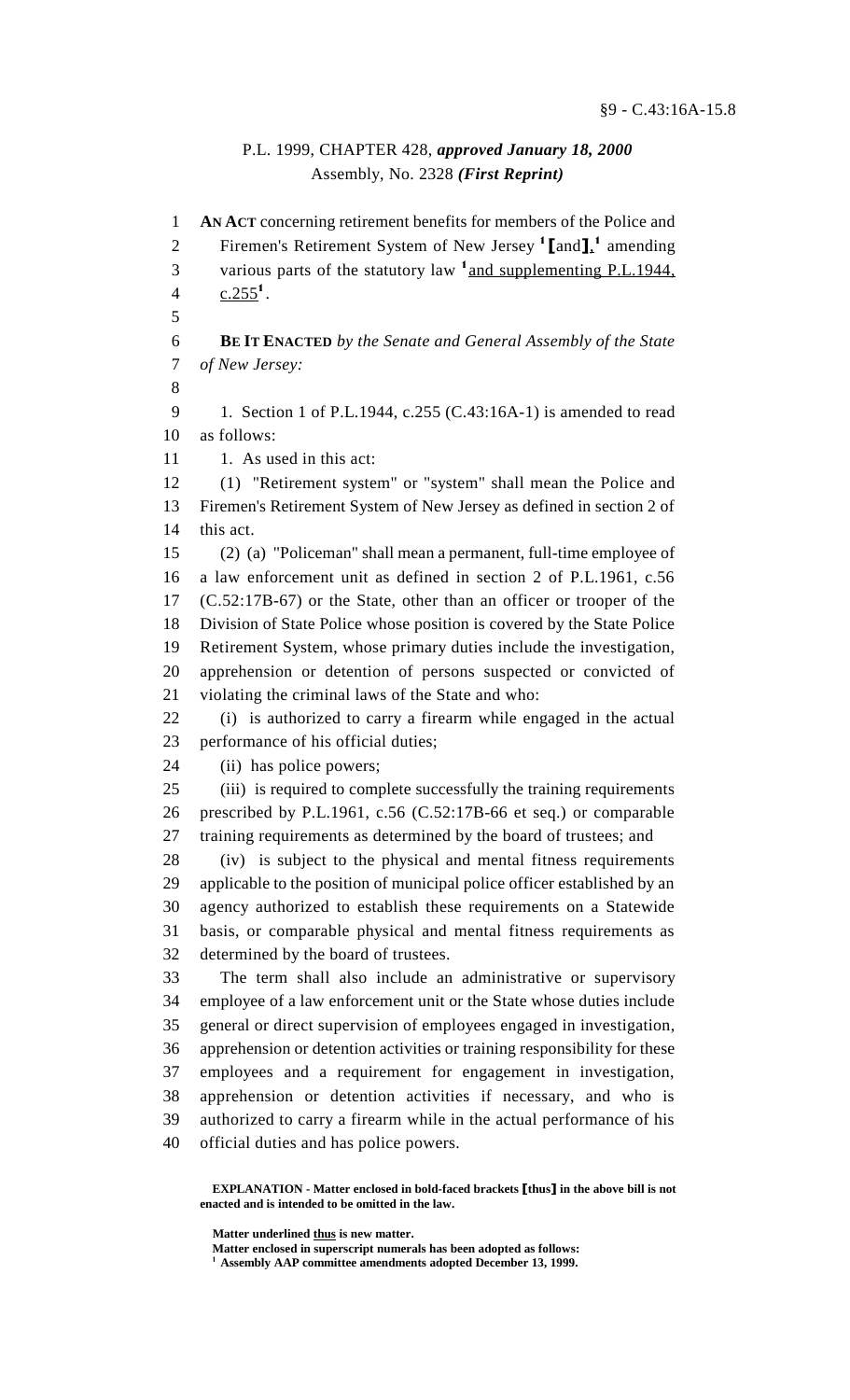(b) "Fireman" shall mean a permanent, full-time employee of a firefighting unit whose primary duties include the control and extinguishment of fires and who is subject to the training and physical and mental fitness requirements applicable to the position of municipal firefighter established by an agency authorized to establish these requirements on a Statewide basis, or comparable training and physical and mental fitness requirements as determined by the board of trustees. The term shall also include an administrative or supervisory employee of a firefighting unit whose duties include general or direct supervision of employees engaged in fire control and extinguishment activities or training responsibility for these employees and a requirement for engagement in fire control and extinguishment activities if necessary. As used in this paragraph, "firefighting unit" shall mean a municipal fire department, a fire district, or an agency of a county or the State which is responsible for control and extinguishment of fires. (3) "Member" shall mean any policeman or fireman included in the membership of the retirement system pursuant to this amendatory and supplementary act, P.L.1989, c.204 (C.43:16A-15.6 et al.). (4) "Board of trustees" or "board" shall mean the board provided for in section 13 of this act. (5) "Medical board" shall mean the board of physicians provided for in section 13 of this act. (6) "Employer" shall mean the State of New Jersey, the county, municipality or political subdivision thereof which pays the particular policeman or fireman. (7) "Service" shall mean service as a policeman or fireman paid for by an employer. (8) "Creditable service" shall mean service rendered for which credit is allowed as provided under section 4 of this act. (9) "Regular interest" shall mean interest as determined by the State Treasurer, after consultation with the Directors of the Divisions of Investment and Pensions, the board of trustees and the actuary. It shall bear a reasonable relationship to the percentage rate of earnings on investments based on the market value of assets but shall not exceed the assumed percentage rate of increase applied to salaries plus 3%, provided however that the board of trustees shall not set the average percentage rate of increase applied to salaries below 6%. (10) "Aggregate contributions" shall mean the sum of all the amounts, deducted from the compensation of a member or contributed by him or on his behalf, standing to the credit of his individual account in the annuity savings fund. (11) "Annuity" shall mean payments for life derived from the aggregate contributions of a member.

 (12) "Pension" shall mean payments for life derived from contributions by the employer.

(13) "Retirement allowance" shall mean the pension plus the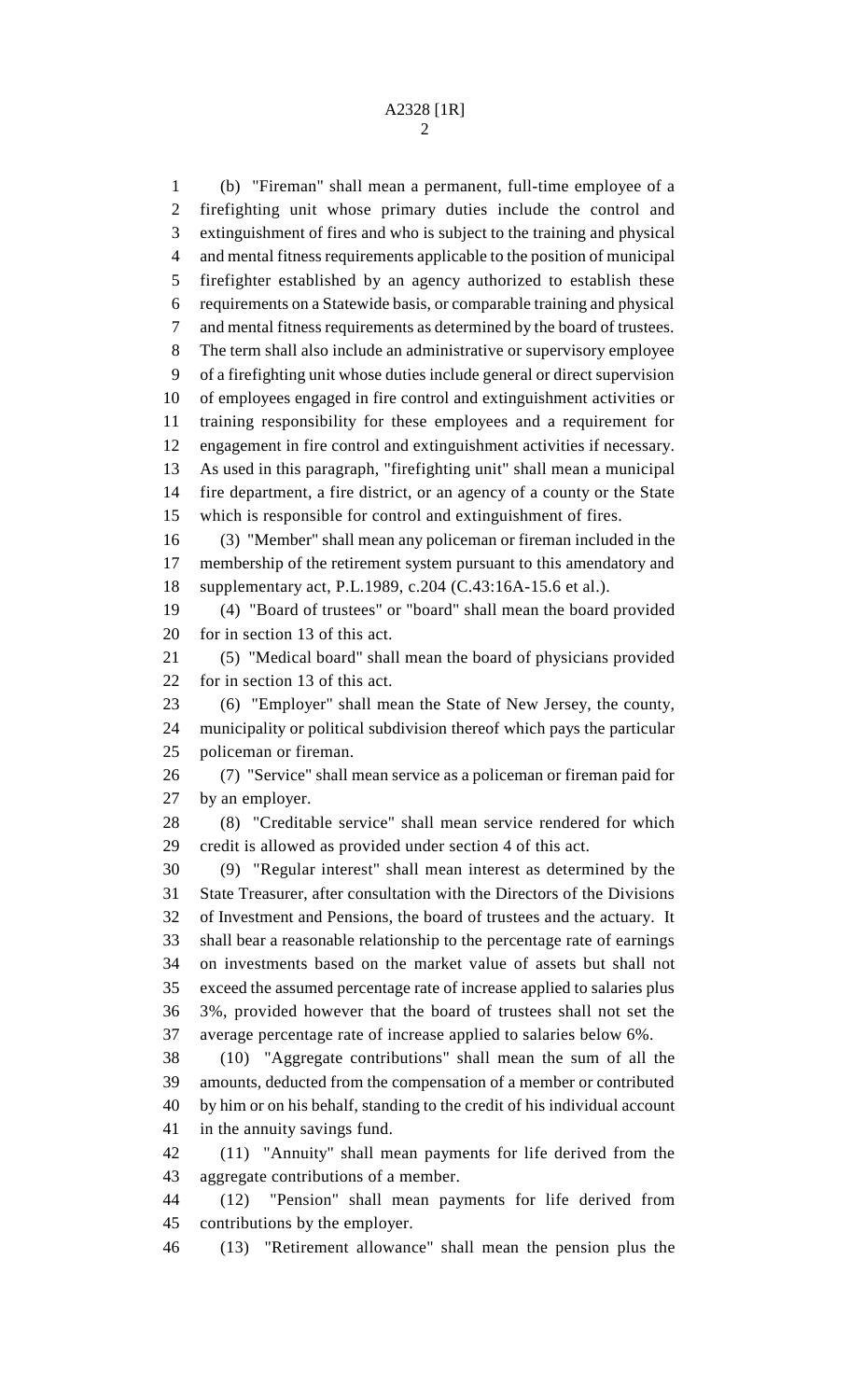annuity.

 (14) "Earnable compensation" shall mean the full rate of the salary that would be payable to an employee if he worked the full normal working time for his position. In cases where salary includes maintenance, the retirement system shall fix the value of that part of the salary not paid in money which shall be considered under this act. (15) "Average final compensation" shall mean the average annual salary upon which contributions are made for the three years of creditable service immediately preceding his retirement or death, or it shall mean the average annual salary for which contributions are made during any three fiscal years of his or her membership providing the largest possible benefit to the member or his beneficiary. (16) "Retirement" shall mean the termination of the member's

 active service with a retirement allowance granted and paid under the provisions of this act.

 (17) "Annuity reserve" shall mean the present value of all payments to be made on account of any annuity or benefit in lieu of any annuity computed upon the basis of such mortality tables recommended by the actuary as shall be adopted by the board of trustees, and regular interest.

 (18) "Pension reserve" shall mean the present value of all payments to be made on account of any pension or benefit in lieu of any pension computed upon the basis of such mortality tables recommended by the actuary as shall be adopted by the board of trustees, and regular interest.

 (19) "Actuarial equivalent" shall mean a benefit of equal value when computed upon the basis of such mortality tables recommended by the actuary as shall be adopted by the board of trustees, and regular interest.

 (20) "Beneficiary" shall mean any person receiving a retirement allowance or other benefit as provided by this act.

 (21) "Child" shall mean a deceased member's or retirant's unmarried child (a) under the age of 18, or (b) 18 years of age or older and enrolled in a secondary school, or (c) under the age of 24 and enrolled in a degree program in an institution of higher education for at least 12 credit hours in each semester, provided that the member died in active service as a result of an accident met in the actual performance of duty at some definite time and place, and the death was not the result of the member's willful misconduct, or (d) of any age who, at the time of the member's or retirant's death, is disabled because of mental retardation or physical incapacity, is unable to do any substantial, gainful work because of the impairment and his impairment has lasted or can be expected to last for a continuous period of not less than 12 months, as affirmed by the medical board. (22) "Parent" shall mean the parent of a member who was receiving at least one-half of his support from the member in the 12-month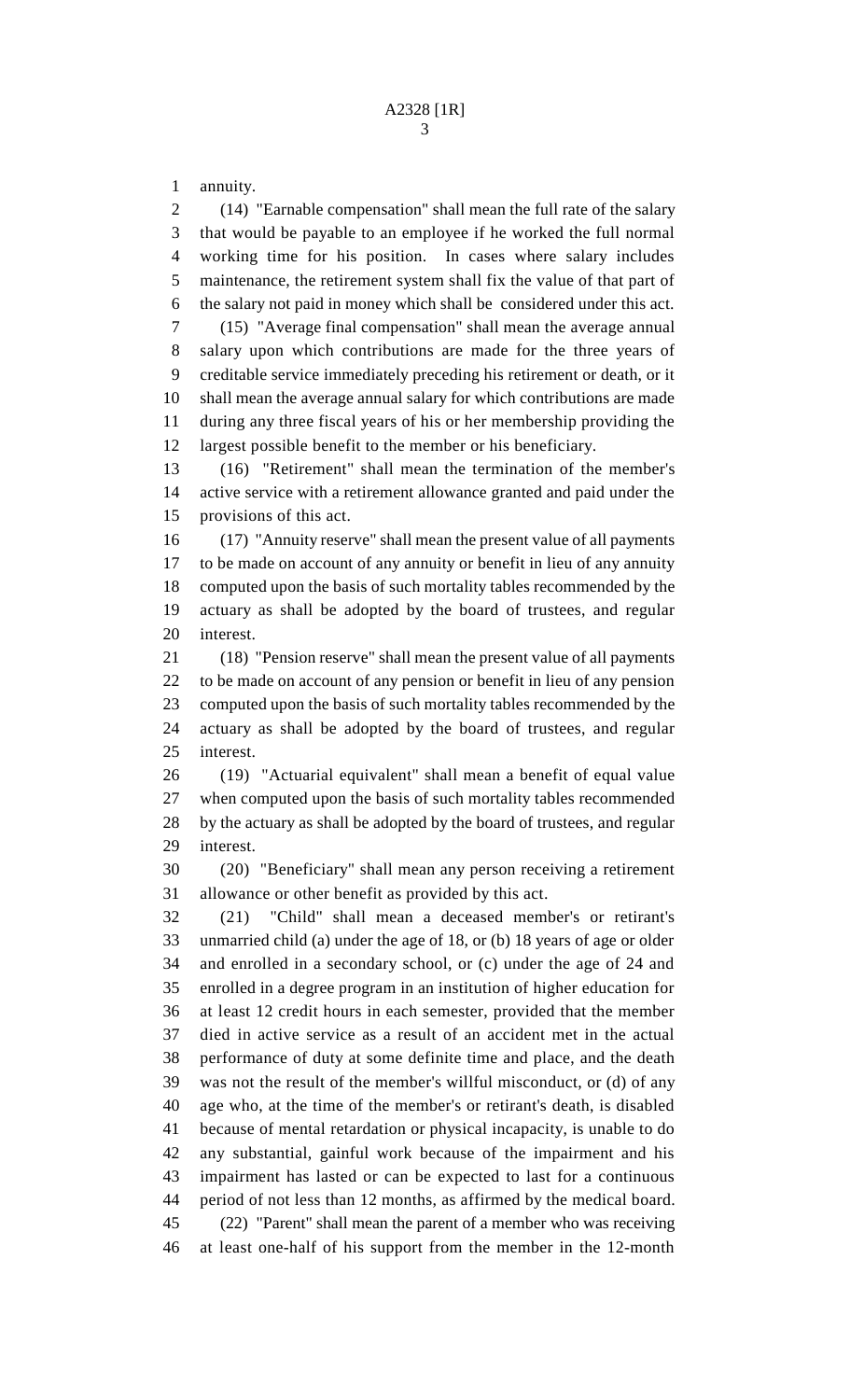period immediately preceding the member's death or the accident which was the direct cause of the member's death. The dependency of such a parent will be considered terminated by marriage of the parent subsequent to the death of the member. (23) "Widower" shall mean the man to whom a member or retirant was married  $\blacksquare$  at least one year before the date of her death and to 7 whom she continued to be married until  $\underline{\mathbf{O}}$  on the date of her death and 8 who has not remarried. In the event of the payment of an accidental 9 death benefit, the one-year qualification shall be waived. $\mathbf{\mathbf{I}}$  (24) "Widow" shall mean the woman to whom a member or retirant 11 was married at least one-year before the date of his death and to 12 whom he continued to be married until  $\log$  the date of his death and 13 who has not remarried. In the event of the payment of an accidental 14 death benefit, the one year qualification shall be waived. (25) "Fiscal year" shall mean any year commencing with July 1, and ending with June 30, next following. (26) "Compensation" shall mean the base salary, for services as a member as defined in this act, which is in accordance with established salary policies of the member's employer for all employees in the same position but shall not include individual salary adjustments which are granted primarily in anticipation of the member's retirement or additional remuneration for performing temporary duties beyond the regular workday. (27) "Department" shall mean any police or fire department of a municipality or a fire department of a fire district located in a township or a county police or park police department or the appropriate department of the State or instrumentality thereof. (28) "Final compensation" means the compensation received by the member in the last 12 months of creditable service preceding his 30 retirement  $\frac{1}{x}$  or death<sup>1</sup>. (29) (Deleted by amendment, P.L.1992, c.78). (30) (Deleted by amendment, P.L.1992, c.78). (cf: P.L.1996, c.89, s.1) 2. Section 5 of P.L.1944, c.255 (C.43:16A-5) is amended to read as follows: 5. (1) Any member in service who has attained age 55 years may retire on a service retirement allowance upon filing a written and duly executed application to the retirement system, setting forth at what time, not less than 1 month subsequent to the filing thereof, he desires to be retired. Any member in service who attains age 65 years shall be retired on a service retirement allowance forthwith on the first day of the next calendar month. (2) Upon retirement for service a member shall receive a service

retirement allowance which shall consist of:

(a) An annuity which shall be the actuarial equivalent of his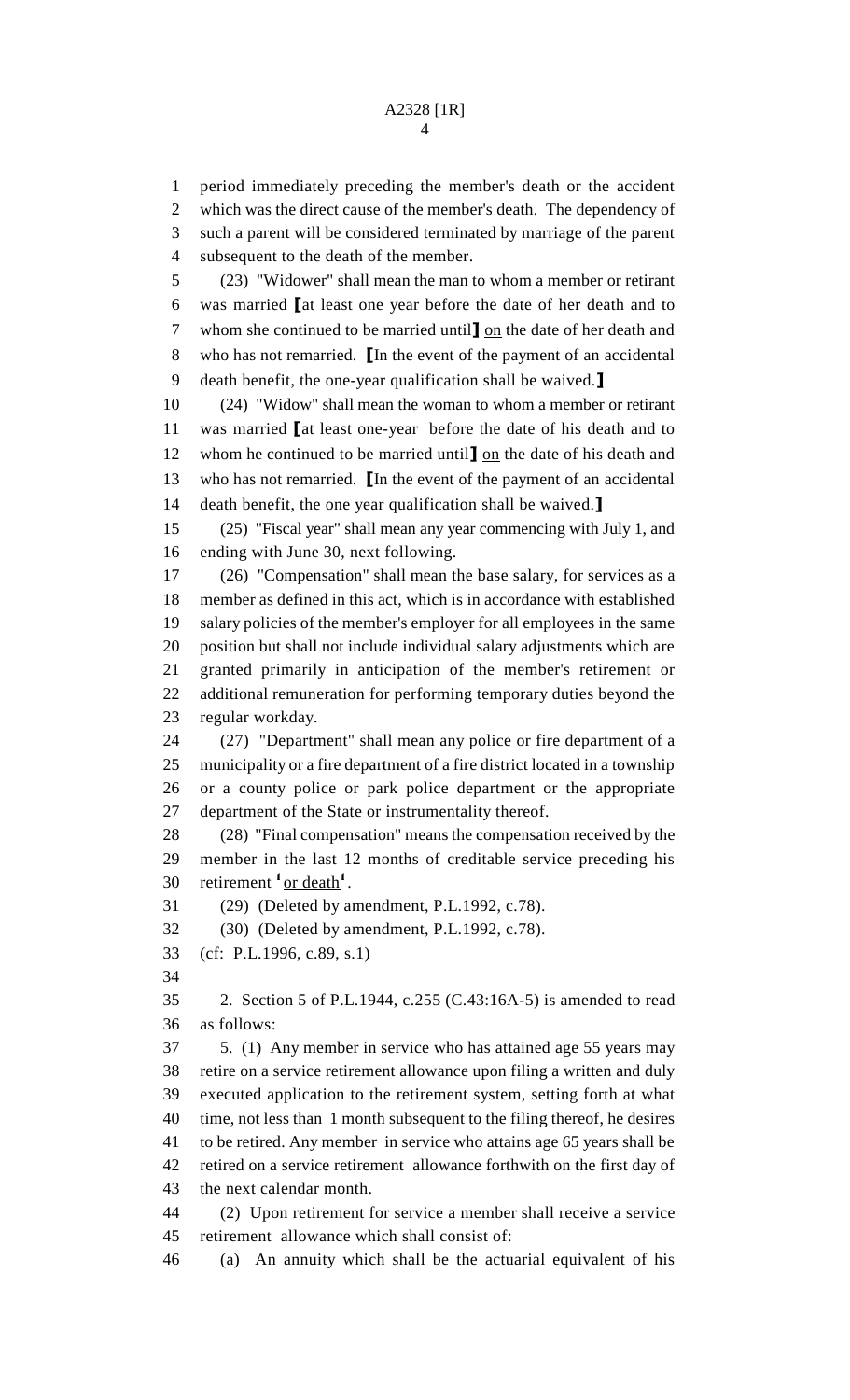aggregate contributions and (b) A pension in the amount which, when added to the member's annuity, will provide a total retirement allowance of one-sixtieth of his average final compensation multiplied by the number of years of his creditable service, or 2% of his average final compensation multiplied by the number of years of his creditable service up to 30 plus 1% of his average final compensation multiplied by the number of years of creditable service over 30, or 50% of his final compensation if the member has established 20 or more years of creditable service, whichever is greater. 11 (3) Any member of the retirement system as of the effective date 12 of P.L., c. (now pending before the Legislature as this bill) who 13 has 20 or more years of creditable service at the time of retirement 14 shall be entitled to  $\frac{1}{2}$  receive a retirement allowance equal to  $\frac{1}{2}$  50% of 15 the member's final compensation plus<sup>1</sup>, in the case of a member 16 required to retire pursuant to the provisions of subsection (1) of this 17 section,<sup>1</sup> 3% of final compensation multiplied by the number of years 18 of creditable service over 20 but not over 25.  $\left[ (3) \right]$  (4) Upon the receipt of proper proofs of the death of a member who has retired on a service retirement allowance, there shall be paid to his beneficiary an amount equal to one-half of the compensation upon which contributions by the member to the annuity savings fund were based in the last year of creditable service. (cf: P.L.1973, c.109, s.1) 3. Section 6 of P.L.1944, c.255 (C.43:16A-6) is amended to read as follows: 28 6. (1) Upon the written application by a member in service, by one acting in his behalf or by his employer, any member, under 55 years of 30 age, who has had  $\text{[five]}$  four or more years of creditable service may be retired on an ordinary disability retirement allowance; provided, that the medical board, after a medical examination of such member, shall certify that such member is mentally or physically incapacitated for the performance of his usual duty and of any other available duty in the department which his employer is willing to assign to him and that such incapacity is likely to be permanent and to such an extent that he should be retired. (2) Upon retirement for ordinary disability, a member shall receive an ordinary disability retirement allowance which shall consist of: (a) An annuity which shall be the actuarial equivalent of his aggregate contributions and (b) A pension in the amount which, when added to the member's

 annuity, will provide a total retirement allowance of 1 1/2 % of **I**average**]** final compensation multiplied by his number of years of creditable service but in no event shall the total allowance be less than  $\,$  40% of the member's [average] final compensation.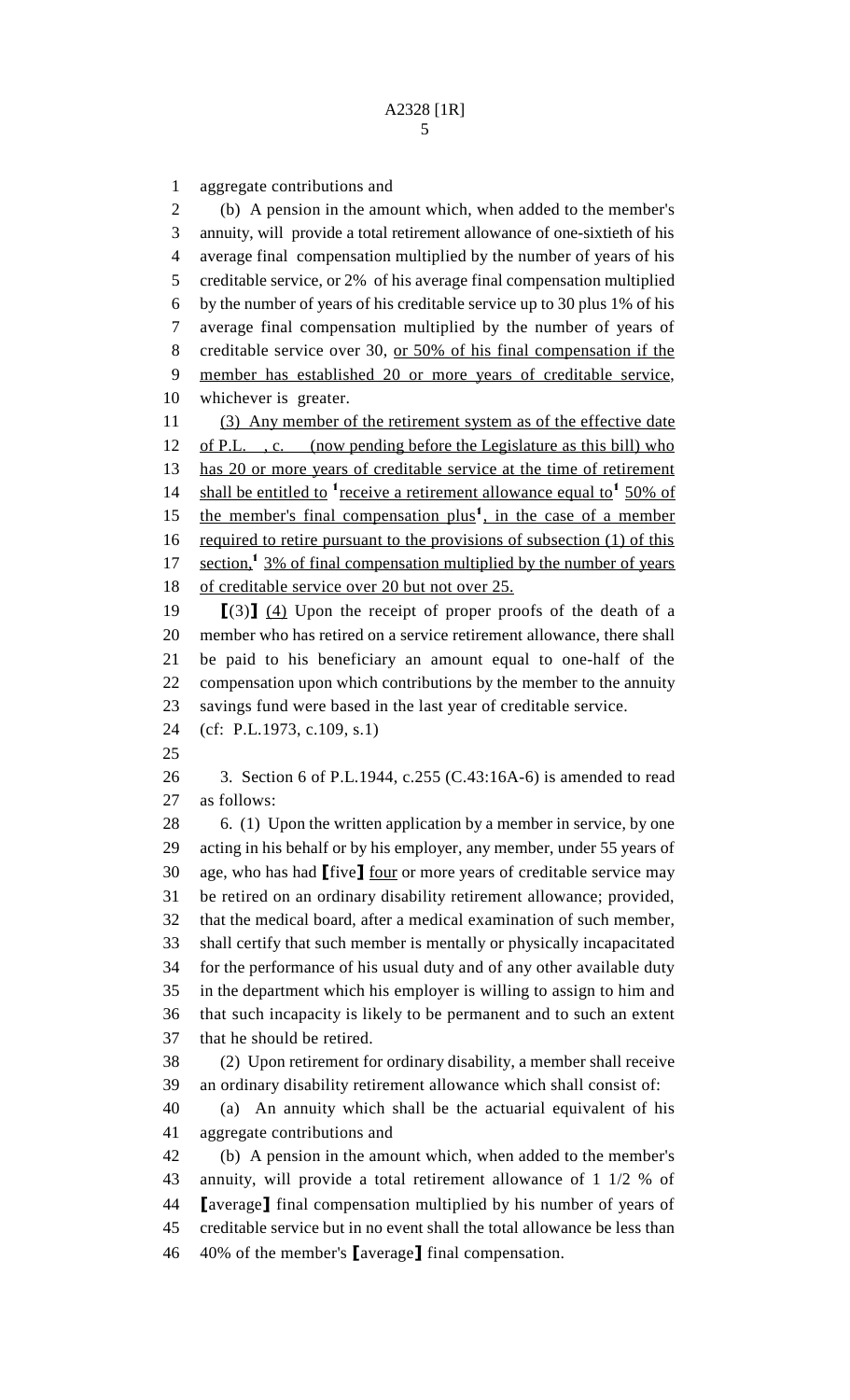(3) Notwithstanding the provisions of subsection (2) of this section, a member who has more than 20 but less than 25 years of creditable service and who is required to retire upon application by the 4 employer on or after the effective date of P.L., c. (now pending before the Legislature as this bill), shall receive an ordinary disability retirement allowance which shall consist of: (a) An annuity which shall be the actuarial equivalent of the member's aggregate contributions; and (b) A pension in the amount which, when added to the member's annuity, will provide a total retirement allowance of 50% of final 11 compensation plus 3% of final compensation multiplied by the number 12 of years of creditable service over 20 but not over 25.  $\left[ (3) \right]$   $\left( 4 \right)$  Upon the receipt of proper proofs of the death of a member who has retired on an ordinary disability retirement allowance, there shall be paid to such member's beneficiary, an amount equal to 3 1/2 times the compensation upon which contributions by the member to the annuity savings fund were based in the last year of creditable service; provided, however, that if such death shall occur after the member shall have attained 55 years of age the amount payable shall equal 1/2 of such compensation instead of 3 1/2 times such compensation. (cf: P.L.1989, c.204, s.2) 4. Section 8 of P.L.1944, c.255 (C.43:16A-8) is amended to read as follows: 8. (1) Upon the receipt by the retirement system of a written application for a disability retirement allowance, the system shall refer the application to the medical board, which shall designate a physician or physicians to examine the applicant and the report of the medical board shall be considered by the board of trustees in acting upon such application. (2) Any beneficiary under the age of 55 years who has been retired on a disability retirement allowance under this act, on his request shall, or upon the request of the retirement system may, be given a medical examination and he shall submit to any examination by a physician or physicians designated by the medical board once a year for at least a period of 5 years following his retirement in order to determine whether or not the disability which existed at the time he was retired has vanished or has materially diminished. If the report of the medical board shall show that such beneficiary is able to perform either his former duty or any other available duty in the department which his employer is willing to assign to him, the beneficiary shall report for duty; such a beneficiary shall not suffer any loss of benefits while he awaits his restoration to active service. If the beneficiary fails to submit to any such medical examination or fails to return to duty

within 10 days after being ordered so to do, or within such further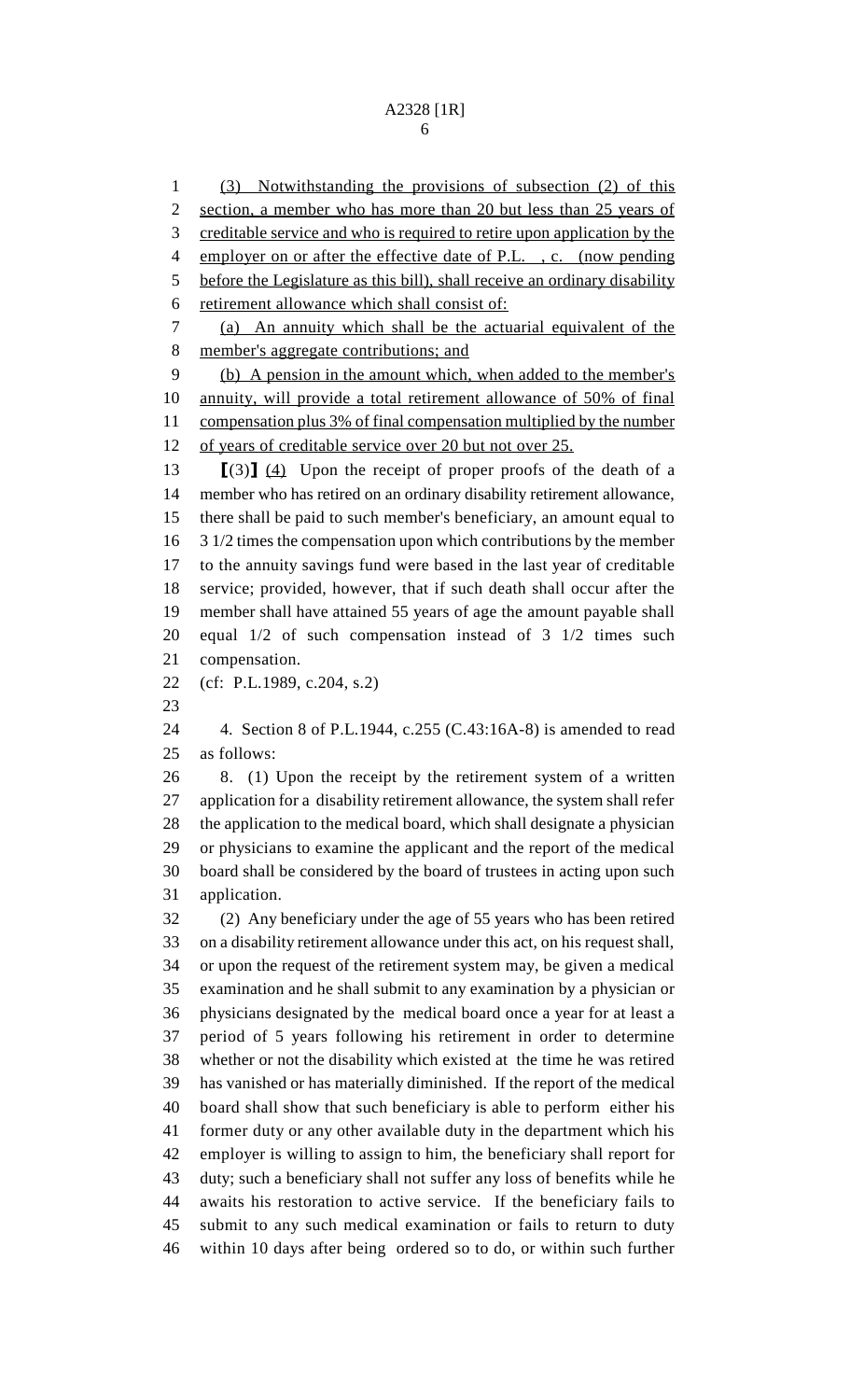time as may be allowed by the board of trustees for valid reason, as the case may be, the pension shall be discontinued during such default. (3) (Deleted by amendment.) (4) If a disability beneficiary is restored to active service, his retirement allowance and the right to any death benefit as a result of his former membership, shall be canceled until he again retires. Such person shall be reenrolled in the retirement system and shall contribute thereto at a rate based on his age at the time of prior enrollment. Such person shall be treated as an active member for determining disability or death benefits while in service. Upon subsequent retirement of such member, he shall receive a retirement allowance based on all his service as a member computed in accordance with applicable provisions of this act, but the total retirement allowance upon subsequent retirement shall not be a greater 15 proportion of his average final compensation or final compensation, 16 whichever is applicable, than the proportion to which he would have been entitled had be remained in service during the period of his prior retirement. Any death benefit to which such member shall be eligible shall be based on his latest retirement. (cf: P.L.1971, c.217, s.9) 5. Section 9 of P.L.1944, c.255 (C.43:16A-9) is amended to read as follows: 9. (1) Upon the receipt of proper proof of the death of a member in active service on account of which no accidental death benefit is payable under section 10 there shall be paid to such member's **[beneficiary:**  (a) The member's aggregate contributions at the time of death and (b) An amount equal to 3 1/2 times the compensation upon which contributions by the member to the annuity savings fund were based 31 in the last year of creditable service] widow or widower a pension of 50% of final compensation for the use of himself or herself and children of the deceased member, to continue during his or her widowhood; if there is no surviving widow or widower or in the case the widow or widower dies or remarries, 20% of final compensation will be payable to one surviving child, 35% of final compensation to two surviving children in equal shares and if there be three or more children, 50% of final compensation will be payable to such children in equal shares. In the event of death occurring in the first year of creditable service, 41 the benefits, payable pursuant to this subsection, shall be computed at the annual rate of compensation. If there is no widow or widower or child, 25% of final compensation will be payable to one surviving parent or 40% of final 45 compensation will be payable to two surviving parents in equal shares.

(2) If there is no widow or widower, child or parent, there shall be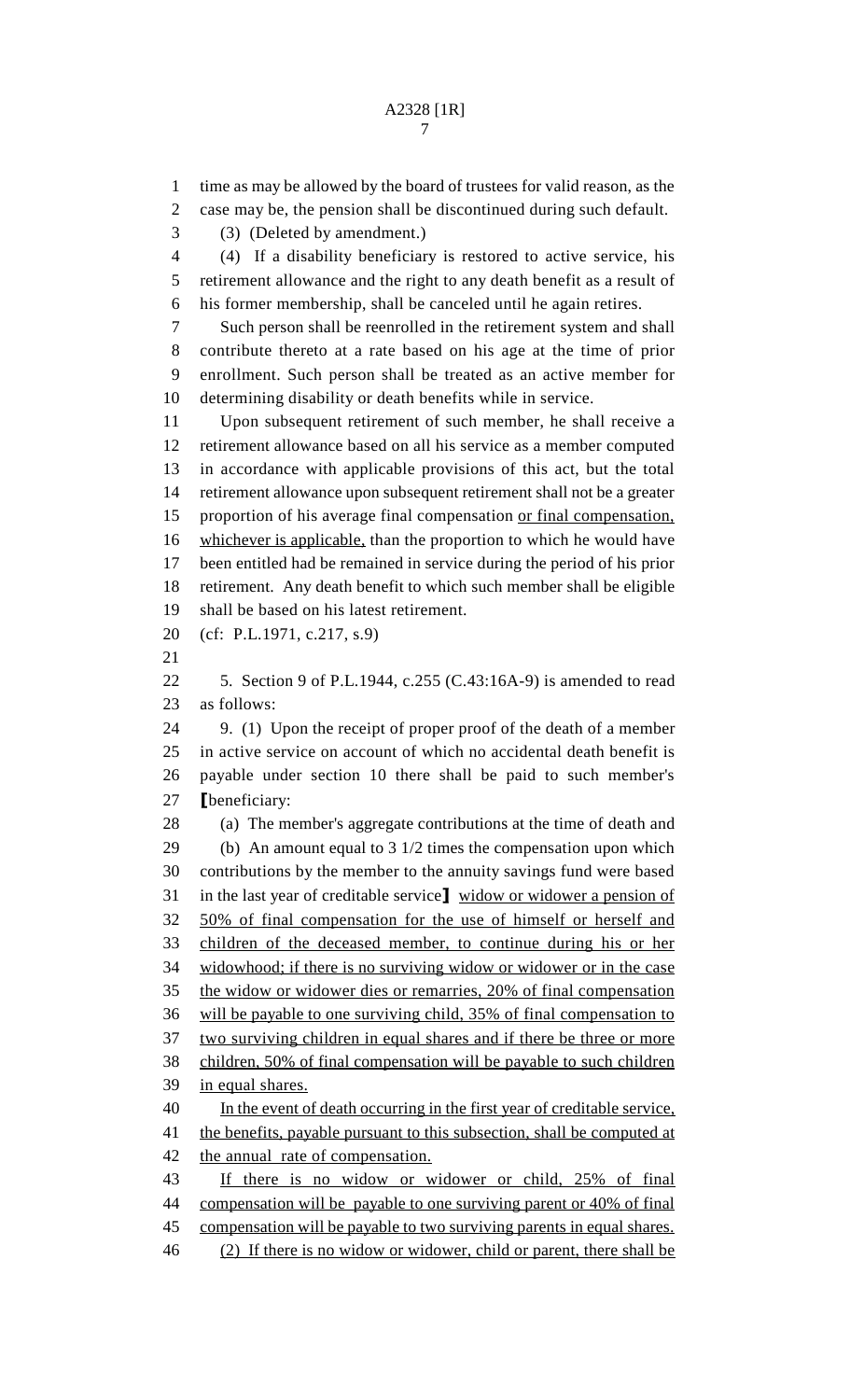## A2328 [1R]

 paid to any other beneficiary of the deceased member his or her aggregate contributions at the time of death.

(3) In no case shall the death benefit provided in subsection (1). be

less than that provided under subsection (2).

(4) In addition to the foregoing benefits payable under subsection

 (1) or (2), there shall also be paid in one sum to the member's 7 beneficiary, an amount equal to 3 1/2 times final compensation.

 >(2)@ (5) a. For the purposes of this section and section 10 (5), a member of the Police and Firemen's Retirement System shall be deemed to be an active member for a period of no more than 93 days while on official leave of absence without pay when such leave is due to any reason other than illness, and for a period of not more than one year in the event of an official leave (a) due to the member's maternity, or (b) to fulfill a residency requirement for an advanced degree, or (c) as a full-time student at an institution of higher education, and (1) while he is disabled due to sickness or injury arising out of or in the course of his employment as a member to whom this act applies, is not engaged in any gainful occupation, and is receiving or entitled to receive periodic benefits (including any commutation of, or substitute for, such benefits) for loss of time on account of such disability under or by reason of workmen's compensation law, occupational disease law or similar legislation and has not retired or terminated his membership; or (2) for a period of no more than two years while on official leave of absence without pay if satisfactory evidence is presented to the retirement system that such leave of absence without pay is due to the member's personal illness other than an illness to which (1) above applies.

 b. If a member dies within 30 days after the date of retirement or the date of board approval, whichever is later, a death benefit shall be payable only if he is deemed to be an active member in accordance with this section; provided, however, a member applying for disability benefits shall be deemed an active member if he was covered by the death benefit provisions of the act at the termination of employment, filed the application for disability retirement with the retirement system within 30 days following such termination of employment and dies within 30 days after the date of retirement or the date of board approval, whichever is later. If a member files an application for disability retirement while in service and otherwise meets the requirements for disability retirement, but dies before the retirement takes effect, the retirement shall be considered effective.

(cf: P.L.1995, c.47, s.1)

 6. Section 17 of P.L.1964, c.241 (C.43:16A-11.2) is amended to read as follows:

 17. Should a member, after having established 10 years of creditable service, be separated voluntarily or involuntarily from the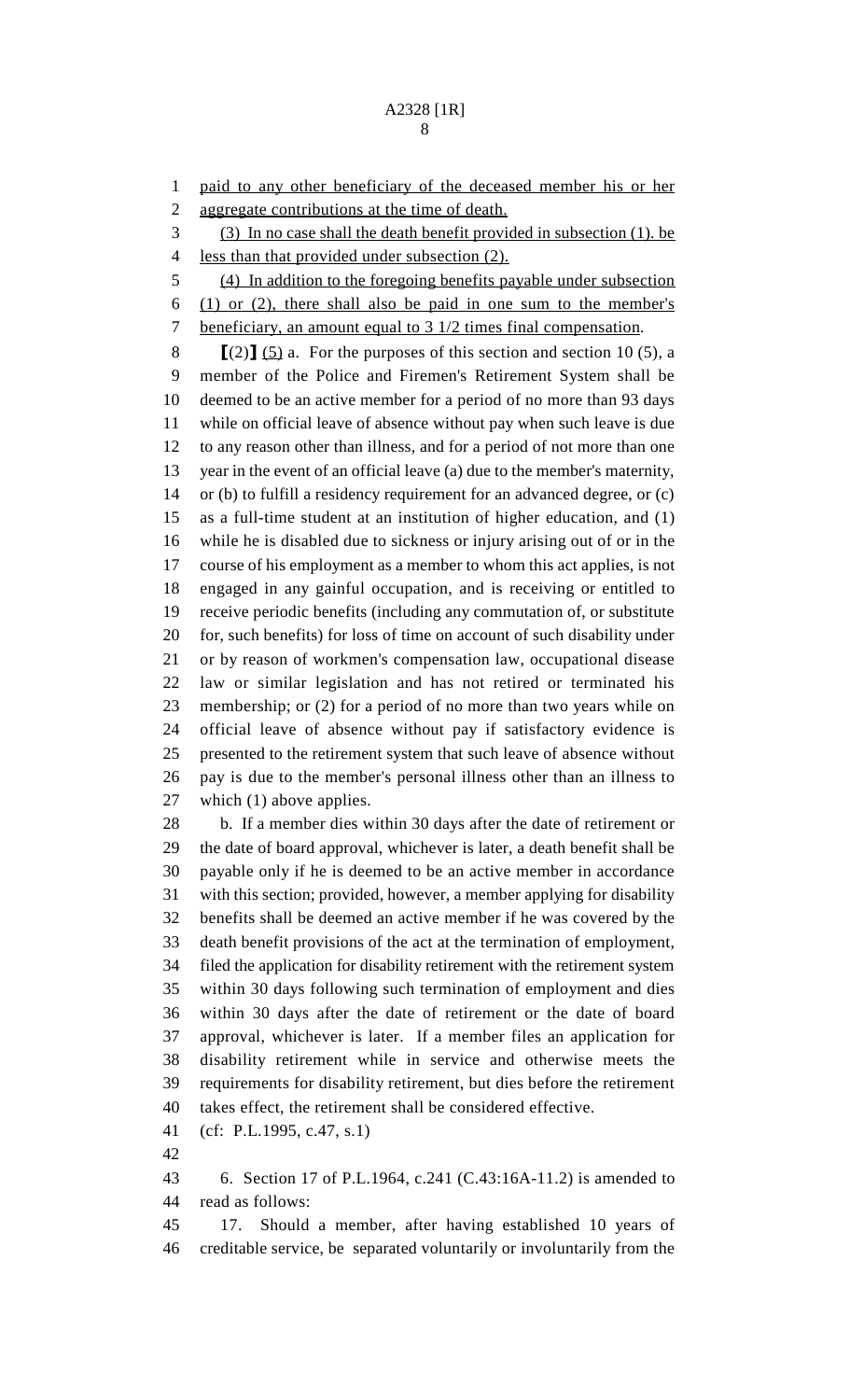service, before reaching age 55, and not by removal for cause on charges of misconduct or delinquency, such person may elect to receive the payments provided for in section 11 of P.L.1944, c. 255 or section 16 of P.L.1964, c. 241, or a deferred retirement allowance, beginning on the first day of the month following his attainment of age 55 and the filing of an application therefor, which shall consist of:

 (1) An annuity which shall be the actuarial equivalent of his aggregate contributions at the time of his severance from the service and

 (2) A pension in the amount which, when added to the member's 11 annuity, will provide a total retirement allowance of 2% of  $\mathbb{I}$ his 12 average] the member's final compensation multiplied by the number 13 of years of  $\lceil \text{his} \rceil$  creditable service up to 30 plus 1% of  $\lceil \text{his average} \rceil$  final compensation multiplied by the number of years of creditable service over 30, provided that such inactive member may elect to receive payments provided under section 11 of P.L.1944, c.255 or 17 section 16 of P.L.1964, c. 241 if  $\lbrack \cdot \rbrack$  the member had qualified under that section at the time of leaving service, except that in order to avail 19 himself or herself of the option,  $\llbracket$  he member must exercise such 20 option at least 30 days before the effective date of  $\ln s$  retirement. 21 If such inactive member shall die before attaining age 55,  $\ln s$  the member's aggregate contributions shall be paid in accordance with section 11 of P.L.1944, c.255 and, in addition if such inactive member shall die after attaining age 55 but before filing an application for retirement benefits pursuant to this section or section 16 of P.L.1964, c.241 and has not withdrawn his or her aggregate contributions, or in the event of death after retirement, an amount equal to one-half of the compensation upon which contributions by the member to the annuity savings fund were based in the last year of creditable service shall be paid to such member's beneficiary.

 Any member who, having elected to receive a deferred retirement allowance, again becomes an employee covered by the retirement system while under the age of 55, shall thereupon be reenrolled. If he had discontinued his service for more than 2 consecutive years, subsequent contributions shall be at his former rate increased for the years of his inactive membership. He shall be credited with all service as a member standing to his credit at the time of his election to receive a deferred retirement allowance.

(cf: P.L.1981, c.177, s.5)

 7. Section 26 of P.L.1967, c.250 (C.43:16A-12.1) is amended to read as follows:

 26. a. Upon the death after retirement of any member of the 44 retirement system there shall be paid to  $\ln s$  the member's widow or 45 widower a pension of 50% of  $[average]$  final compensation for the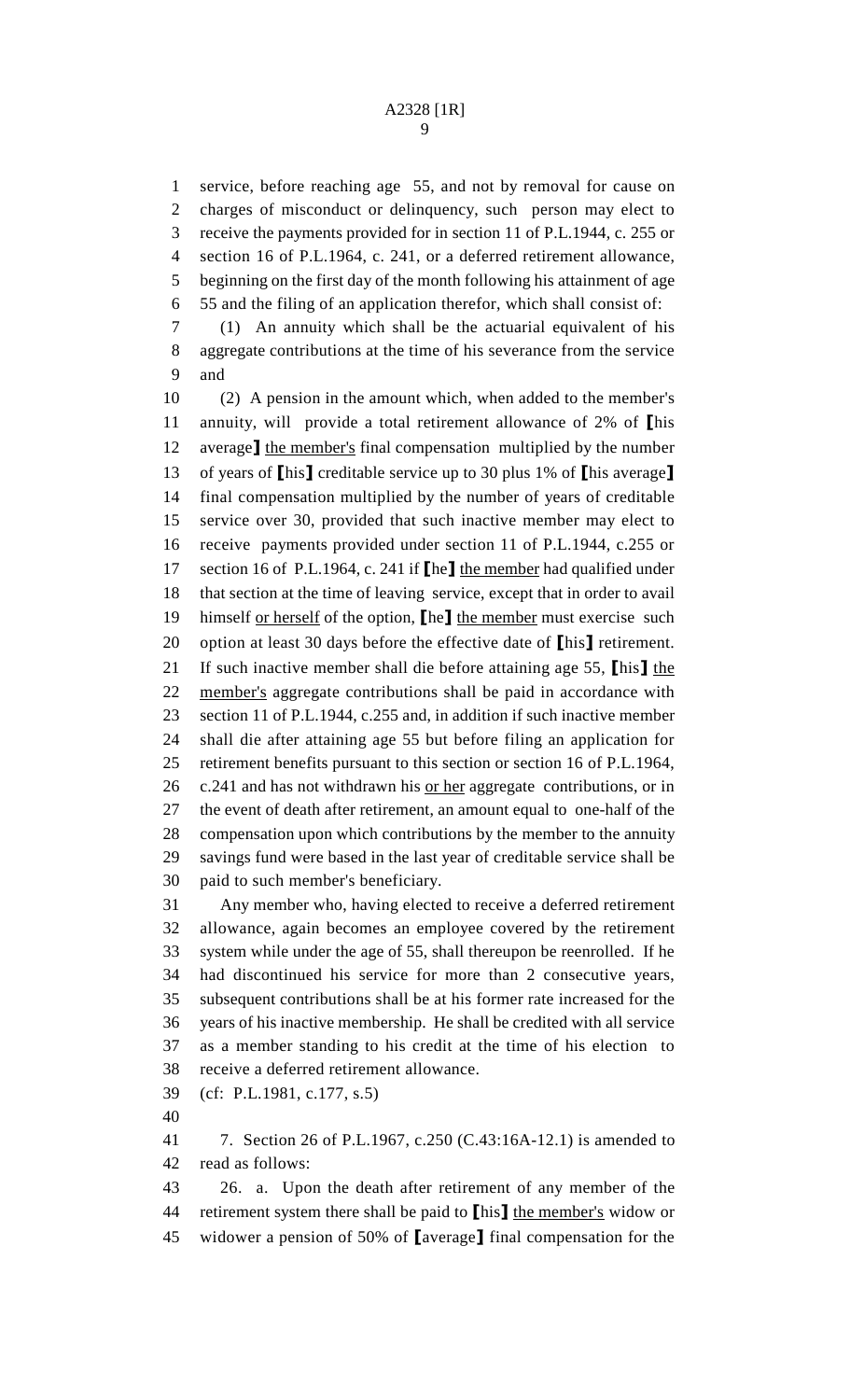use of herself or himself, to continue during her or his widowhood, plus 15% of such compensation payable to one surviving child or an additional 25% of such compensation to two or more children; if there is no surviving widow or widower or in case the widow or widower 5 dies or remarries,  $20\%$  of [average] final compensation will be payable to one surviving child, 35% of such compensation to two surviving children in equal shares and if there be three or more children, 50% of such compensation would be payable to such children in equal shares.

 b. The increased pension benefits payable under this act shall apply only to cases where such policeman or fireman retires on or after December 18, 1967 and shall not affect pensions paid or to be paid as a result of retirements occurring prior to said date. The increased pension benefits payable under this subsection of this 1991 amendatory and supplementary act shall apply only to pension benefits payable on or after the effective date of this 1991 amendatory and supplementary act, P.L.1991, c.511 (C.43:3B-8.4 et al.).

 c. As of the effective date of this 1991 amendatory and supplementary act, P.L.1991, c.511 (C.43:3B-8.4 et al.), all widows' and widowers' pensions previously granted or to be granted pursuant to the provisions of subsection a. of this section or section 10 of chapter 255 of the laws of 1944, as amended, and all such pensions previously granted, or to be granted where retirement for accidental disability occurred prior to December 18, 1967, pursuant to the provisions of section 7(3) of chapter 255 of the laws of 1944 prior to the amendment of that section by P.L.1967, c.250, will be subject to a minimum, annual, aggregate payment of \$4,500. The increased pension benefits payable under this subsection of this 1991 amendatory and supplementary act shall apply only to pension benefits payable on or after the effective date of this 1991 amendatory and supplementary act, P.L.1991, c.511 (C.43:3B-8.4 et al.).

 d. The State shall reimburse local governments for additional pension costs arising from any increase in the annual pension payable to a widow or widower pursuant to this section of this 1991 amendatory and supplementary act, P.L.1991, c.511 (C.43:3B-8.4 et al.).

(cf: P.L.1991, c.511, s.1)

 8. Section 20 of P.L.1971, c.175 (C.43:16A-15.3) is amended to read as follows:

 20. If a former member of the retirement system who has been granted a retirement allowance for any cause other than disability, becomes employed again in a position which makes him eligible to be a member of the retirement system, his retirement allowance and the right to any death benefit as a result of his former membership, shall be canceled until he again retires.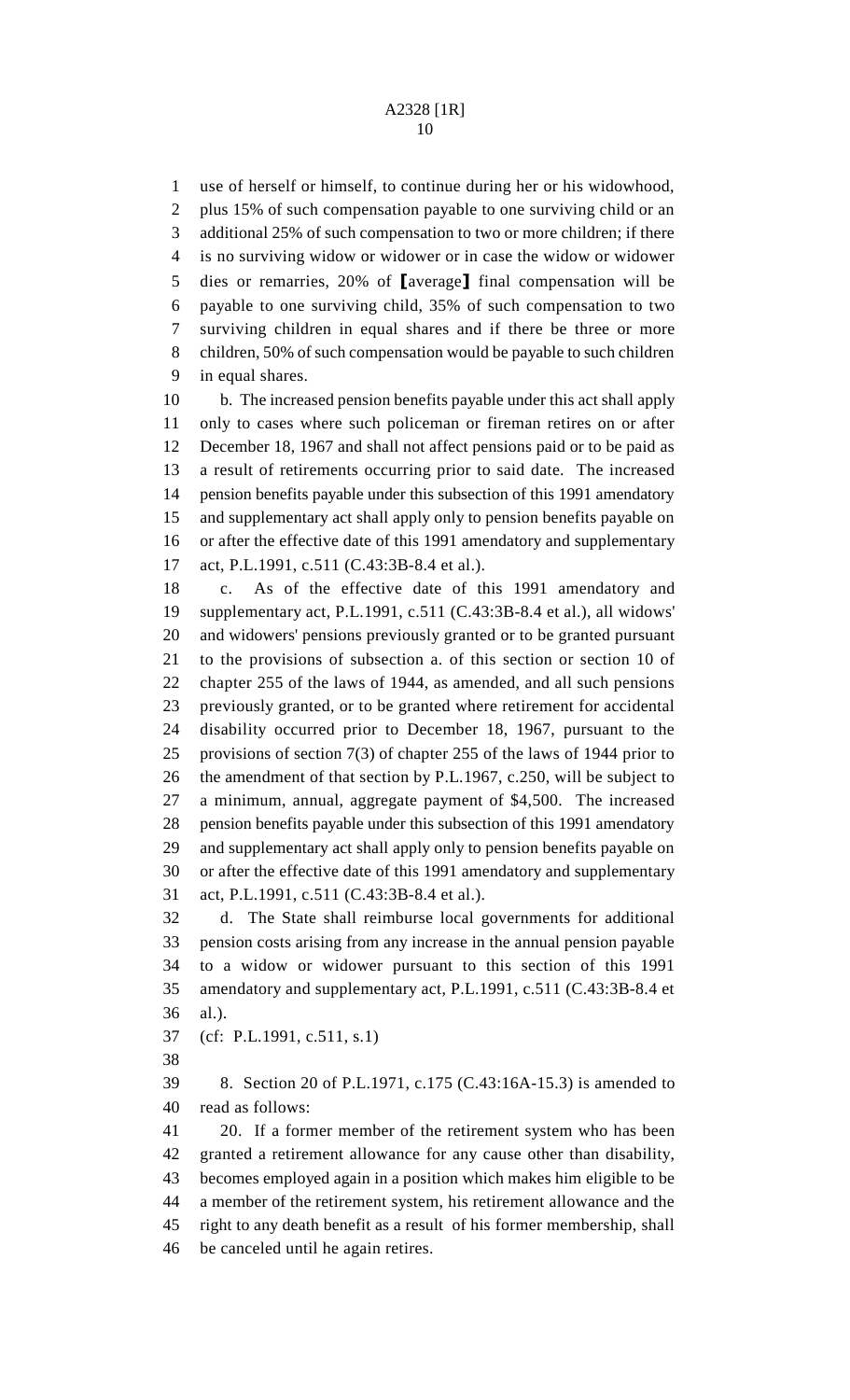Such person shall be reenrolled in the retirement system and shall contribute thereto at a rate based on his age at the time of reenrollment. Such person shall be treated as an active member for determining disability or death benefits while in service. Upon subsequent retirement of such member, his former retirement allowance shall be reinstated based on his former membership. In addition, he shall receive an additional retirement allowance based on his subsequent service as a member computed in accordance with applicable provisions of this chapter; provided, however, that his total retirement allowance upon such subsequent retirement shall not be a 11 greater proportion of his average final compensation or final 12 compensation, whichever is applicable, than the proportion to which he would have been entitled had he remained in service during the period of his prior retirement. Any death benefit to which such member shall be eligible shall be based on his latest retirement, but shall not be less than the death benefit that was applicable to his former retirement. (cf: P.L.1971, c.175, s.20)  $20 \frac{19}{20}$ . (New section) The State shall be liable for all costs to the 21 retirement system attributable to any increase in benefits pursuant to 22 the amendatory provisions of P.L., c. (now pending before the Legislature as this bill), and no adjustment in the normal or accrued 24 liability contribution of employers under the system shall be made in respect of such costs. The State shall pay the liability as follows: a. At the time of a member's retirement from the retirement system, 27 the retirement system shall compute, in the case of a retirant under the provisions of section 5 or section 6 of P.L.1944, c.255 (C.43:16A-5 or -6) or section 17 of P.L.1964, c.241 (C.43:16A-11.2) as amended, respectively, by section 2, section 3 and section 6 of that P.L. , c. , the actuarial present value of the member's retirement allowance, and in the case of any retirant, the actuarial present value of any survivorship benefit payable with respect to the retirant under the provisions of section 9 of P.L.1944, c.255 (C.43:16A-9) or section 26 of P.L.1967, c.250 (C.43:16A-12.1) as amended, respectively, by section 5 and section 7 of that P.L. , c. . If the actuarial present value of the survivorship benefit plus, if appropriate, the actuarial present value of the retirement allowance exceeds the total of the accumulated employee and employer contributions, plus interest, attributable to the member's service (reduced, in the case of a person retiring other than under the provisions of section 5 or section 6 of P.L.1944, c.255 (C.43:16A-5 or -6) or section 17 of P.L.1964, c.241 (C.43:16A-11.2), by the actuarial present value of the member's

retirement allowance), the State shall pay to the retirement system, not

of the difference.

later than the 90th day following the member's retirement, the amount